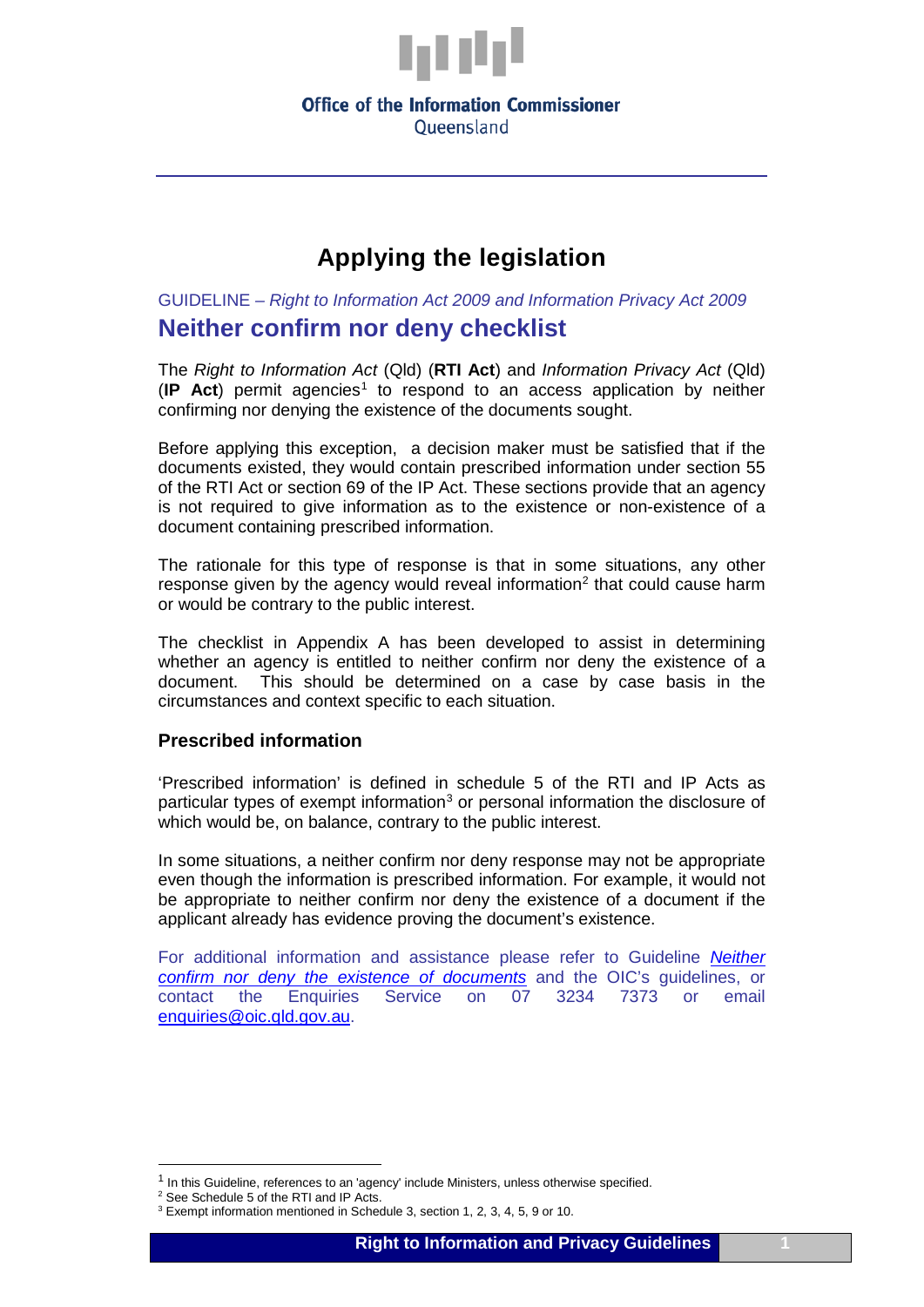

### **Office of the Information Commissioner** Oueensland

### **APPENDIX A**

### **Step One: Would the information be 'prescribed information' if it existed?**

| Schedule 3 of RTI Act - Exempt information                                                                                                    | Yes | <b>No</b> |
|-----------------------------------------------------------------------------------------------------------------------------------------------|-----|-----------|
| If the document existed would it contain exempt information<br>under schedule 3, section 1, 2, 3, 4, 5, 9 or 10 of the RTI Act <sup>4</sup> ? |     |           |
| Schedule 3, section 1 – Cabinet matter brought into<br>$\bullet$<br>existence before commencement                                             |     |           |
| • Schedule 3, section $2 -$ Cabinet information brought<br>into existence on or after commencement                                            |     |           |
| Schedule 3, section 3 - Executive Council information<br>$\bullet$                                                                            |     |           |
| Schedule 3, section 4 – Information briefing incoming<br>$\bullet$<br><b>Minister</b>                                                         |     |           |
| • Schedule 3, section $5$ – Information revealing particular<br>Sovereign communications                                                      |     |           |
| Schedule 3, section 9 – National or State security<br>$\bullet$<br>information                                                                |     |           |
| Schedule 3, section $10 - Law$ enforcement or public<br>$\bullet$<br>safety information                                                       |     |           |

If you answer **yes** information contained in the document sought would be 'prescribed information' and it would be appropriate to use the neither confirm nor deny provision. Proceed to Step Two.

If you answer **no**, please continue.

<u>.</u>

| <b>Personal information</b>                                    | Yes | No. |
|----------------------------------------------------------------|-----|-----|
| If the document existed would it contain personal information? |     |     |

If you answer **yes**, please continue to the next question.

If you answer **no**, the information in issue is not prescribed information and you cannot 'neither confirm nor deny' the existence of the document.

<span id="page-1-0"></span><sup>&</sup>lt;sup>4</sup> Please refer to the relevant sections in Schedule 3 for more information.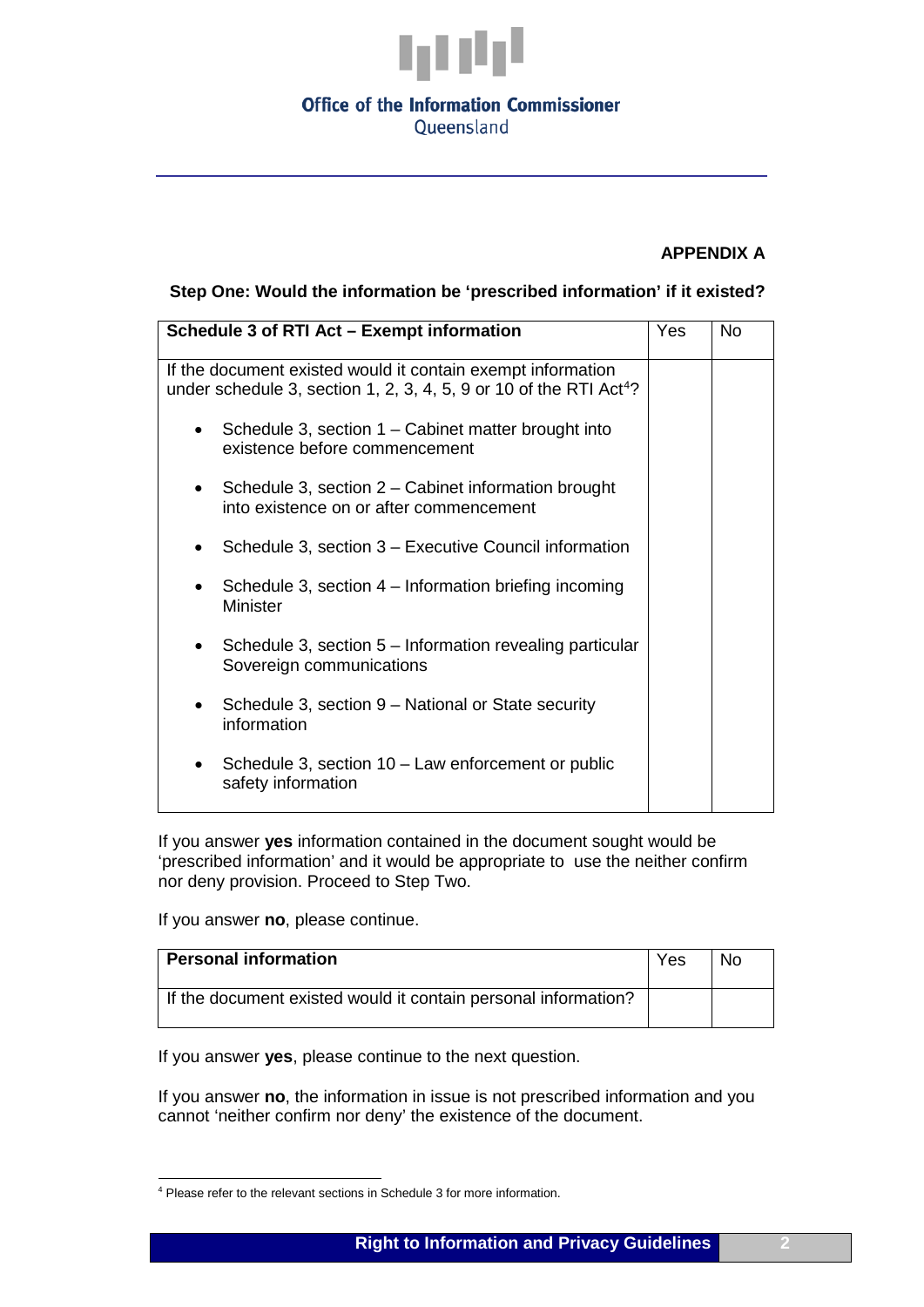

# **Office of the Information Commissioner**

Oueensland

| Section 47(3)(b) of the RTI Act - Public interest test                                                                        | Yes | N <sub>0</sub> |
|-------------------------------------------------------------------------------------------------------------------------------|-----|----------------|
| If the document existed, would the disclosure of the personal<br>information be, on balance, contrary to the public interest? |     |                |

If you answer **no**, the document does not contain prescribed information and does not meet the requirement of section 55 of the RTI Act or section 69 of the IP Act. To be prescribed information, the disclosure of the personal information must be, on balance, contrary to the public interest.

If you answer **yes**, the information in issue is prescribed information and you can consider whether it is appropriate to neither confirm or deny the existence of documents sought in the particular circumstances of the application. Proceed to Step Two.

### **Step Two: Would it be appropriate to neither confirm nor deny the existence of the documents sought?**

| <b>Response</b>                                                                                                                                                                                                                                                                                          | Yes | No |
|----------------------------------------------------------------------------------------------------------------------------------------------------------------------------------------------------------------------------------------------------------------------------------------------------------|-----|----|
| Is the document publically available, for example, it is a<br>transcript or document available from a court or is information<br>about the document published and accessible by the public for<br>example, information disclosing the existence of the document<br>is published on the agency's website? |     |    |
| Can you confirm the document exists without revealing<br>information that could cause harm or would be contrary to the<br>public interest, for example that Bryan is the one who made<br>the complaint about Becker?                                                                                     |     |    |
| Do other considerations apply that would mean it would not be.<br>appropriate to neither confirm nor deny the existence of the<br>documents sought <sup>5</sup> ?                                                                                                                                        |     |    |

If you answer **yes** to any of the Step Two questions, it would not be appropriate to neither confirm nor deny the existence of the document, because doing so is inconsistent with the provision or undermines the purpose of the provision.

If you answer **no** to all the Step Two questions, it may be appropriate to neither confirm nor deny the existence of the document.

<u>.</u>

<span id="page-2-0"></span><sup>&</sup>lt;sup>5</sup> Please consider whether there are any relevant considerations that may apply.